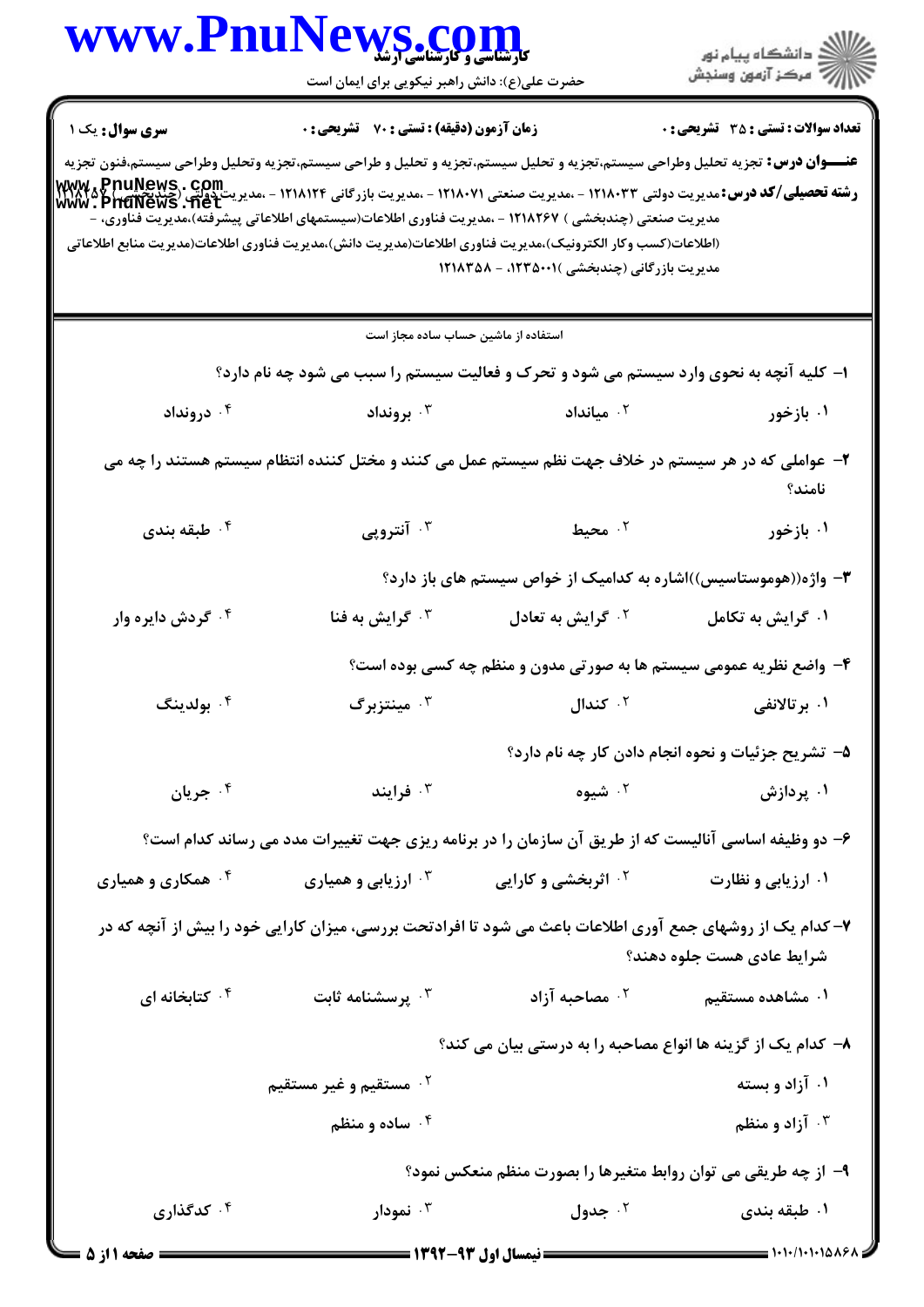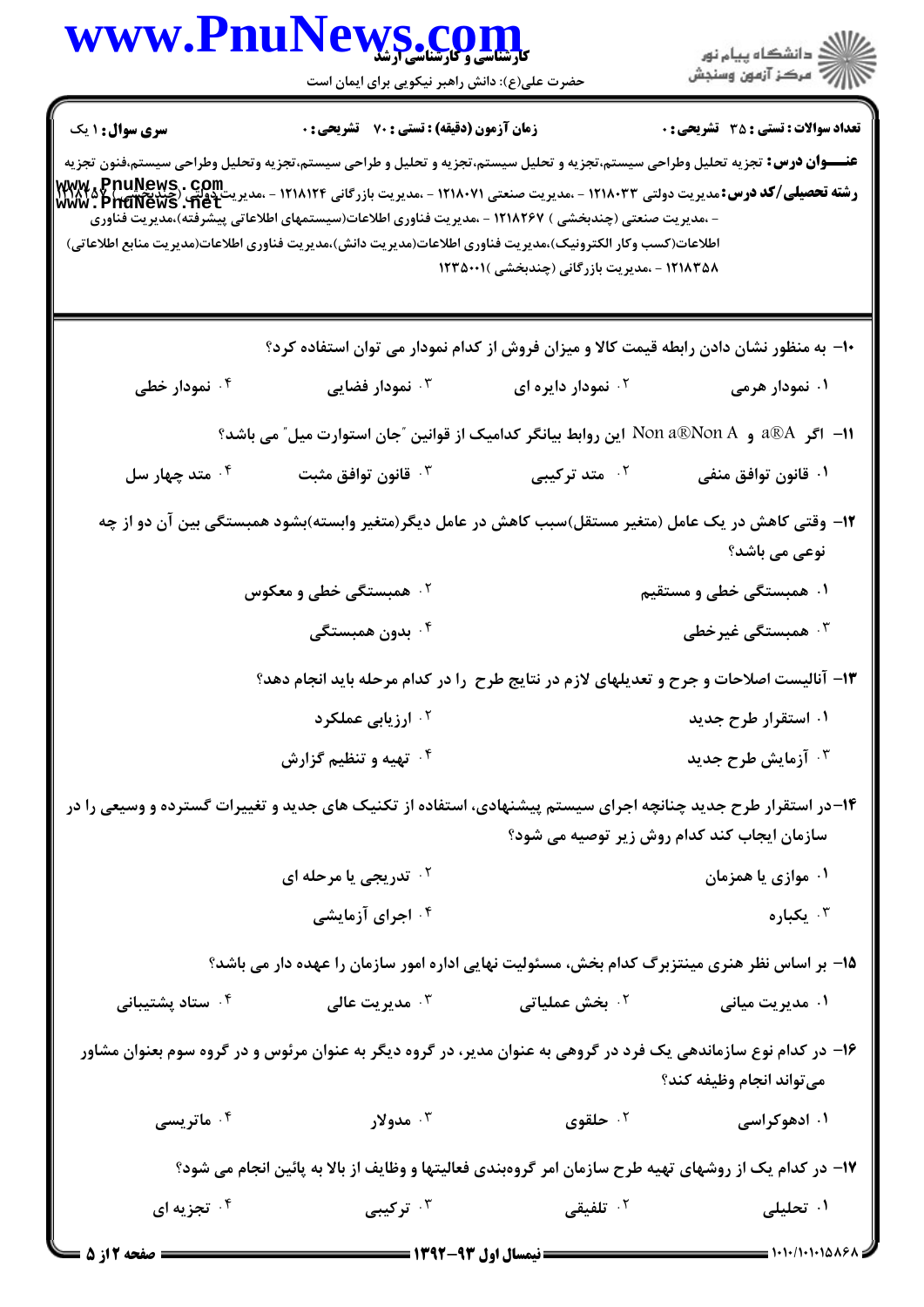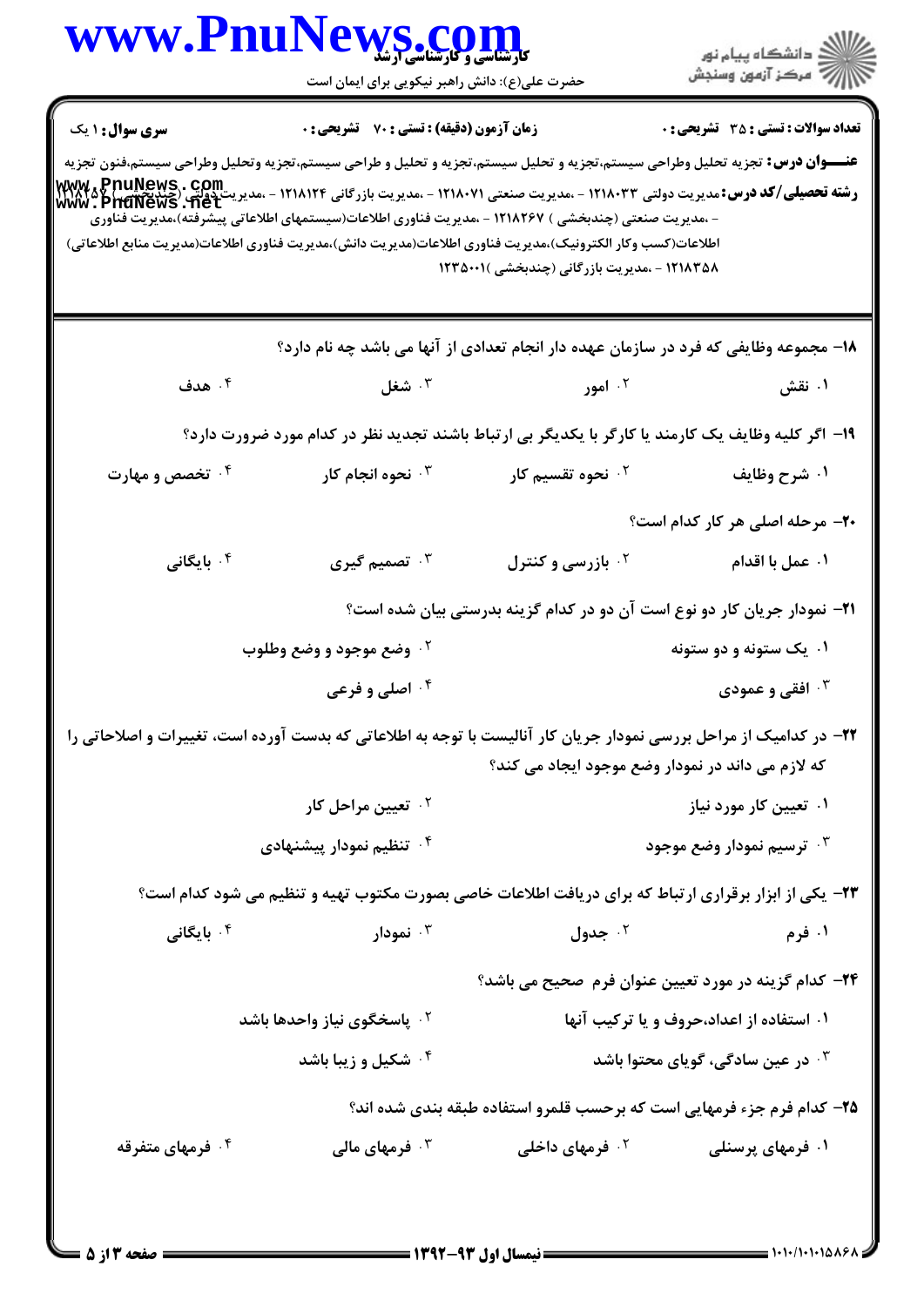| <b>WWW.FNUIN</b>                                                                                                                                                      | <b>VS. COM</b><br>حضرت علی(ع): دانش راهبر نیکویی برای ایمان است                                                                                                                                                                                                                                                                                           |                                                                                 | ِ<br>∭ دانشڪاه پيام نور<br>∭ مرڪز آزمون وسنڊش    |
|-----------------------------------------------------------------------------------------------------------------------------------------------------------------------|-----------------------------------------------------------------------------------------------------------------------------------------------------------------------------------------------------------------------------------------------------------------------------------------------------------------------------------------------------------|---------------------------------------------------------------------------------|--------------------------------------------------|
| <b>سری سوال :</b> ۱ یک                                                                                                                                                | <b>زمان آزمون (دقیقه) : تستی : 70 گشریحی : 0</b>                                                                                                                                                                                                                                                                                                          |                                                                                 | <b>تعداد سوالات : تستي : 35 ٪ تشريحي : 0</b>     |
| <b>رشته تحصیلی/کد درس: مدیریت دولتی ۱۲۱۸۰۳۳ - مدیریت صنعتی ۱۲۱۸۰۷۱ - مدیریت بازرگانی ۱۲۱۸۱۲۴ - مدیریت یو ۱۳۷۷۵ کو<br/>WWW . PnuNews . net<br/>WWW . PnuNews . net</b> | <b>عنـــوان درس:</b> تجزيه تحليل وطراحى سيستم،تجزيه و تحليل سيستم،تجزيه و تحليل و طراحى سيستم،تجزيه وتحليل وطراحى سيستم،فنون تجزيه<br>- ،مدیریت صنعتی (چندبخشی ) ۱۲۱۸۲۶۷ - ،مدیریت فناوری اطلاعات(سیستمهای اطلاعاتی پیشرفته)،مدیریت فناوری<br>اطلاعات(کسب وکار الکترونیک)،مدیریت فناوری اطلاعات(مدیریت دانش)،مدیریت فناوری اطلاعات(مدیریت منابع اطلاعاتی) | ۱۲۱۸۳۵۸ - ،مدیریت بازرگانی (چندبخشی )۲۳۵۰۰۱                                     |                                                  |
|                                                                                                                                                                       | ۲۶- محل استقرار واحدها و افرادی که بیشتر با ارباب رجوع سر و کار دارند کجا مناسبتر می باشد؟                                                                                                                                                                                                                                                                |                                                                                 |                                                  |
|                                                                                                                                                                       | ۰۲ نزدیک درب ورودی                                                                                                                                                                                                                                                                                                                                        |                                                                                 | ۰۱ دور از محل رفت و آمد                          |
|                                                                                                                                                                       | ۰۴ دور از یکدیگر                                                                                                                                                                                                                                                                                                                                          |                                                                                 | نزدیک اتاق مدیریت $\cdot$ ۳                      |
|                                                                                                                                                                       | ۲۷- محل نگهداری دائمی اسناد و مدارک گرانبهایی که از نظر اداری، حقوقی،مالی، علمی، تاریخی، فرهنگی ارزش نگهداری                                                                                                                                                                                                                                              |                                                                                 | دائمی دارند چه نام دارد؟                         |
| ۰۴ آرشیو                                                                                                                                                              | برونده $\cdot^{\mathsf{r}}$                                                                                                                                                                                                                                                                                                                               | ۰ <sup>۲</sup> دفتر اسناد                                                       | ۰۱ بایگانی                                       |
|                                                                                                                                                                       | ۲۸– در کدامیک از روشهای تنظیم اسناد، پرونده ها بر اساس محتوای آنها دسته بندی، تنظیم و بایگانی می شوند؟                                                                                                                                                                                                                                                    |                                                                                 |                                                  |
| ۰ <sup>۴</sup> روش جغرافیایی                                                                                                                                          | ۰ <sup>۳</sup> روش تاریخی                                                                                                                                                                                                                                                                                                                                 | ۰ <sup>۲</sup> روش تلفیقی                                                       | ۰۱ روش موضوعی                                    |
|                                                                                                                                                                       |                                                                                                                                                                                                                                                                                                                                                           | <b>۲۹</b> - در شبکه پرت علامت فلش خط چین((----> )) بیانگر کدام گزینه می باشد؟   |                                                  |
| ۰۴ حرکت یا ارسال                                                                                                                                                      | فعاليت زمان صفر $\cdot$ "                                                                                                                                                                                                                                                                                                                                 |                                                                                 | ۰۱ فعالیت میسی تا ایروپداد و بین است.<br>ا       |
|                                                                                                                                                                       | ۳۰− در منحنی توزیع بتا اگر te به سمت زمان حداقل یا ta گرایش داشته باشد، منحنی بتا به چه شکلی خواهد بود؟                                                                                                                                                                                                                                                   |                                                                                 |                                                  |
|                                                                                                                                                                       | <sup>۲</sup> ۰ انحنای آن به سمت راست گرایش خواهد داشت                                                                                                                                                                                                                                                                                                     |                                                                                 | ۰۱ انحنای آن به سمت چپ گرایش خواهد داشت          |
|                                                                                                                                                                       | ۰۴ با توجه به شرایط، انحنا متغیر خواهد بود                                                                                                                                                                                                                                                                                                                |                                                                                 | ۰۳ در حالت تعادل و بدون انحنا خواهد بود          |
|                                                                                                                                                                       |                                                                                                                                                                                                                                                                                                                                                           | ا۳− تفاضل بین بیشترین زمان مجاز (IL) و کمترین زمان مورد انتظار(IE) چه نام دارد؟ |                                                  |
| ۰۴ زمان فعالیت                                                                                                                                                        | ۰۳ زمان آزاد                                                                                                                                                                                                                                                                                                                                              | ۰۲ مسیر بحرانی                                                                  | ۰۱ واریانس                                       |
|                                                                                                                                                                       | 33- هر گاه برای پروژه ای بتوان علاوه بر زمان، هزینه را نیز بر آورد نمود کدام روش برنامه ریزی مناسب تر خواهد بود؟                                                                                                                                                                                                                                          |                                                                                 |                                                  |
|                                                                                                                                                                       | <sup>۲</sup> ۰ روش مسیر بحرانی                                                                                                                                                                                                                                                                                                                            |                                                                                 | ۰۱ روش پرت                                       |
|                                                                                                                                                                       | ۰ <sup>۴</sup> روش تصمیم گیری درختی                                                                                                                                                                                                                                                                                                                       |                                                                                 | روش ترسیم پیش نیاز $\cdot^{\mathsf{\texttt{w}}}$ |
|                                                                                                                                                                       | ۳۳– ((فعالیت ب را نمی توان قبل از اینکه مدتی از تکمیل فعالیت الف سپری شده باشد، پایان داد)) این ارتباط با چه علامتی                                                                                                                                                                                                                                       |                                                                                 | نشان داده می شود؟                                |
| FF.                                                                                                                                                                   | $SS \cdot \tau$                                                                                                                                                                                                                                                                                                                                           | FS.7                                                                            | $SF \cdot 1$                                     |

**TY**